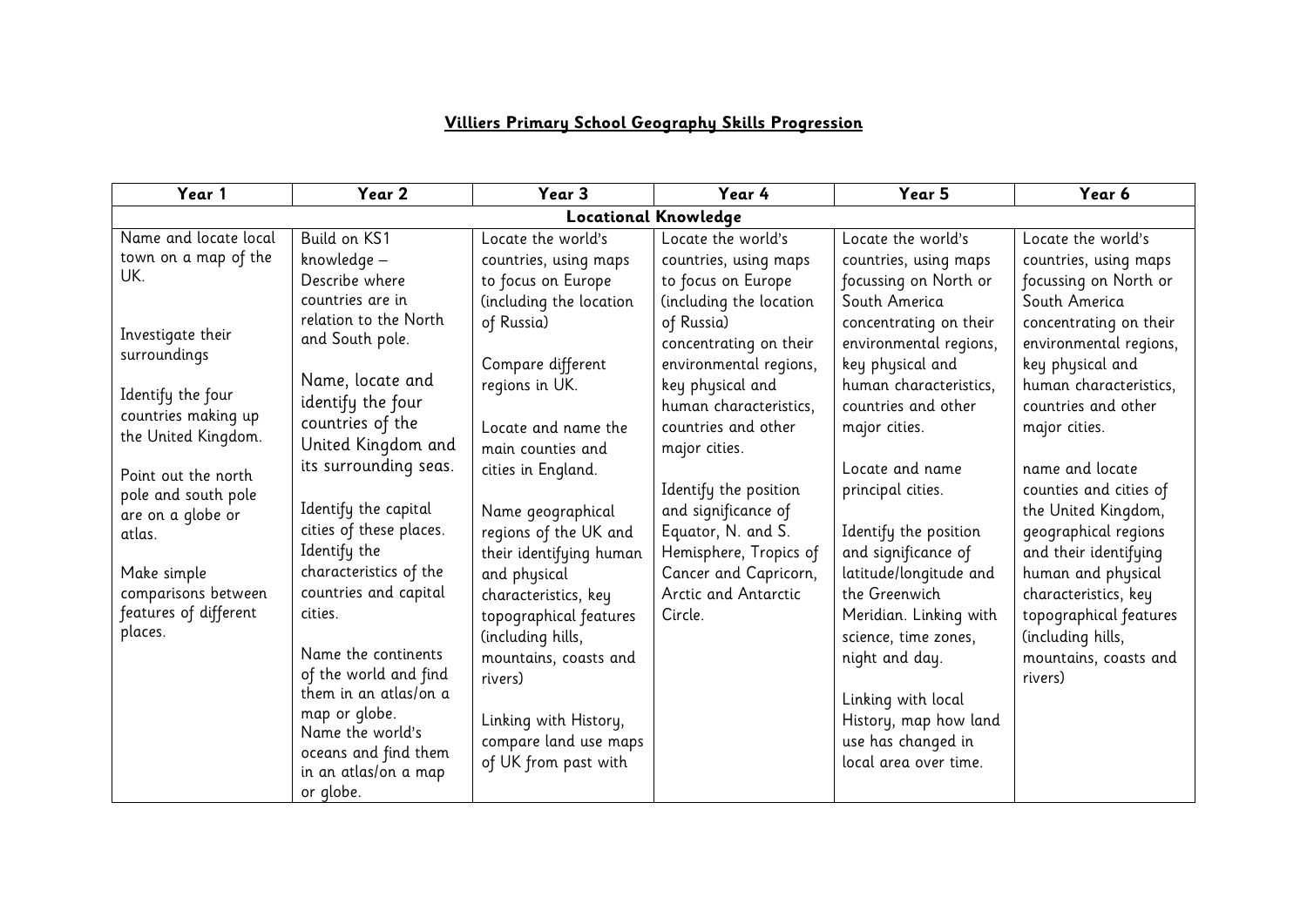|                                                                                                                                                                       | Point out where the<br>equator is.<br>Discuss which places<br>are hot and cold<br>based on their<br>position near the<br>equator.<br>Know where Africa is<br>in comparison to the<br>equator. | the present, focusing<br>on land use.                                                                                                                                                                                                                                                                                                 |                                                                                                                                                                                                                                                              | Name and locate the<br>key topographical<br>features including<br>coast, features of<br>erosion, hills,<br>mountains and rivers.<br>Understand how these<br>features have changed<br>over time. |  |
|-----------------------------------------------------------------------------------------------------------------------------------------------------------------------|-----------------------------------------------------------------------------------------------------------------------------------------------------------------------------------------------|---------------------------------------------------------------------------------------------------------------------------------------------------------------------------------------------------------------------------------------------------------------------------------------------------------------------------------------|--------------------------------------------------------------------------------------------------------------------------------------------------------------------------------------------------------------------------------------------------------------|-------------------------------------------------------------------------------------------------------------------------------------------------------------------------------------------------|--|
|                                                                                                                                                                       |                                                                                                                                                                                               |                                                                                                                                                                                                                                                                                                                                       | <b>Place Knowledge</b>                                                                                                                                                                                                                                       |                                                                                                                                                                                                 |  |
| Understand<br>geographical<br>similarities and<br>differences through<br>studying the human<br>and physical<br>geography of a small<br>area of the United<br>Kingdom. | Understand<br>geographical<br>similarities and<br>differences through<br>studying the human<br>and physical<br>geography of a small<br>area in a contrasting<br>non-European country.         | Understand<br>geographical<br>similarities and<br>differences through<br>studying the human<br>and physical<br>geography of a region<br>of the UK.<br>Understand<br>geographical<br>similarities and<br>differences through<br>studying the human<br>and physical<br>geography of a region<br>in a European country<br>- Rome, Italy. | Understand<br>geographical<br>similarities and<br>differences through<br>studying the human<br>and physical<br>geography of a region<br>of the UK, how these<br>are interdependent<br>and how they bring<br>about spatial variation<br>and change over time. | Compare a region in<br>UK with a region in N.<br>or S. America with<br>significant differences<br>and similarities.                                                                             |  |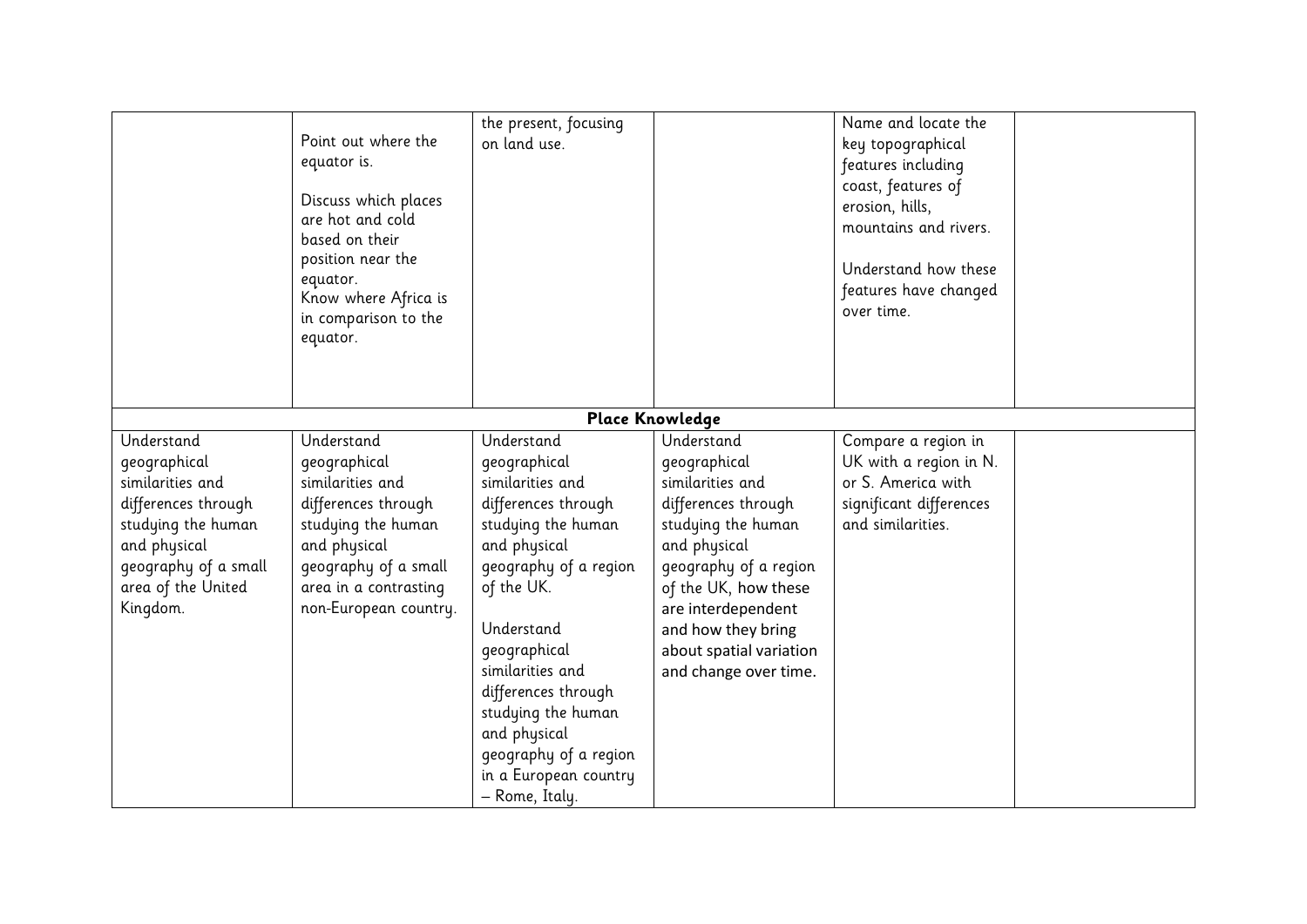| Human and physical geography |                              |                           |                           |                                                    |                            |  |
|------------------------------|------------------------------|---------------------------|---------------------------|----------------------------------------------------|----------------------------|--|
|                              |                              |                           |                           |                                                    |                            |  |
| Identify seasonal/daily      | Identify the location of     | Describe and understand   | Describe and understand   | Describe and understand                            | Describe and understand    |  |
| weather patterns in the      | hot and cold areas of the    | key aspects of physical   | key aspects of physical   | key aspects of physical                            | key aspects of physical    |  |
| UK and the location of       | world in relation to the     | geography including key   | geography including       | geography, including:                              | geography including        |  |
| hot and cold areas of the    | equator and the North        | topographical features    | coasts and rivers.        | climate zones, biomes and                          | Volcanoes.                 |  |
| world in relation to the     | and South poles.             | (inc hills, mountains,    | Label the parts of a      | vegetation belts, link to                          | Explain plate tectonics.   |  |
| equator and the North        |                              | coasts, rivers) and land  | river.                    | work on Rainforest.                                | Identify the ring of fire. |  |
| and South poles.             | Use basic Geographical       | patterns.                 | Explain how a river is    | Explain what a climate                             | Talk about some of the     |  |
|                              | vocabulary to refer to key   |                           | formed.                   | zone is.                                           | world's most famous        |  |
| Use basic Geographical       | physical features (inc -     | Understand how some       | Explain how rivers        | Explain how and why<br>climates vary around the    | volcanoes.                 |  |
| vocabulary to refer to       | beach, cliff, coast, forest, | physical aspects have     | change over time.         | world.                                             | Describe how               |  |
| physical and human           | hill, mountain, sea,         | changed over time.        | Explain why many cities   | Compare the                                        | volcanoes are              |  |
| features of their school     | ocean, river, soil, valley,  |                           | of the world are situated | geographical similarities                          | created.                   |  |
| and its grounds and of       | vegetation, season,          | List and describe types   | by rivers and why people  | and differences of<br>different growing climates   | Describe how volcanoes     |  |
| the surrounding              | weather) and human           | of settlements in         | are attracted to live by  | around the world.                                  | have an impact on          |  |
| environment.                 | features (inc city, town,    | modern Britain: villages, | them.                     | Explain a biome is.                                | people's lives.            |  |
|                              | village, factory, farm,      | towns, cities.            | Explain why water is such | Explain what a vegetation                          |                            |  |
| Use geographical             | house, office, port,         | Describe the main         | a valuable commodity.     | belt is.                                           |                            |  |
| language to describe         | harbour, shop) including     | human features of a       |                           | Give extended<br>descriptions of the               |                            |  |
| places on a world map        | with a contrasting Non-      | well-known city.          | Types of settlements in   | similarities and                                   | Describe and understand    |  |
| (desert, sea, jungle)        | European country -           | Describe the main         | Viking, Saxon Britain     | differences between                                | key aspects of physical    |  |
|                              | Kenya.                       | features of a town.       | linked to History.        | biomes across the world.                           | geography including        |  |
| Explain the main             |                              |                           |                           | Give extended<br>descriptions of the               | earthquakes.               |  |
| features of a hot and        | Identify the                 | Explain why people are    | Describe the difference   | physical features of two                           | Talk about some of the     |  |
| cold place.                  | characteristics of           | attracted to live in      | between early             | places around the world                            | world's most famous        |  |
|                              | England, Scotland,           | cities/towns.             | settlements and towns     | including in South                                 | earthquakes.               |  |
| Find some hot and cold       | Wales and Ireland e.g.       | Explain why people        | today.                    | America.                                           | Describe how               |  |
| places on a map.             | mountains.                   | may choose to live in a   |                           | Identify, describe and<br>explain the formation of | earthquakes are            |  |
|                              |                              | village rather than a     | Describe why certain      | different mountain types.                          | created.                   |  |
| Explain how the              | Begin to describe the        | city.                     | areas appealed to         | Talk about some of the                             | Describe how               |  |
| weather changes with         | differences between the      |                           | settlers e.g. located by  | world's most famous                                | earthquakes have an        |  |
| each season.                 | UK and a non-European        | Explain where and how     | a river.                  | mountains.                                         | impact on people's lives.  |  |
|                              | country - Kenya.             | crops are grown and how   |                           |                                                    |                            |  |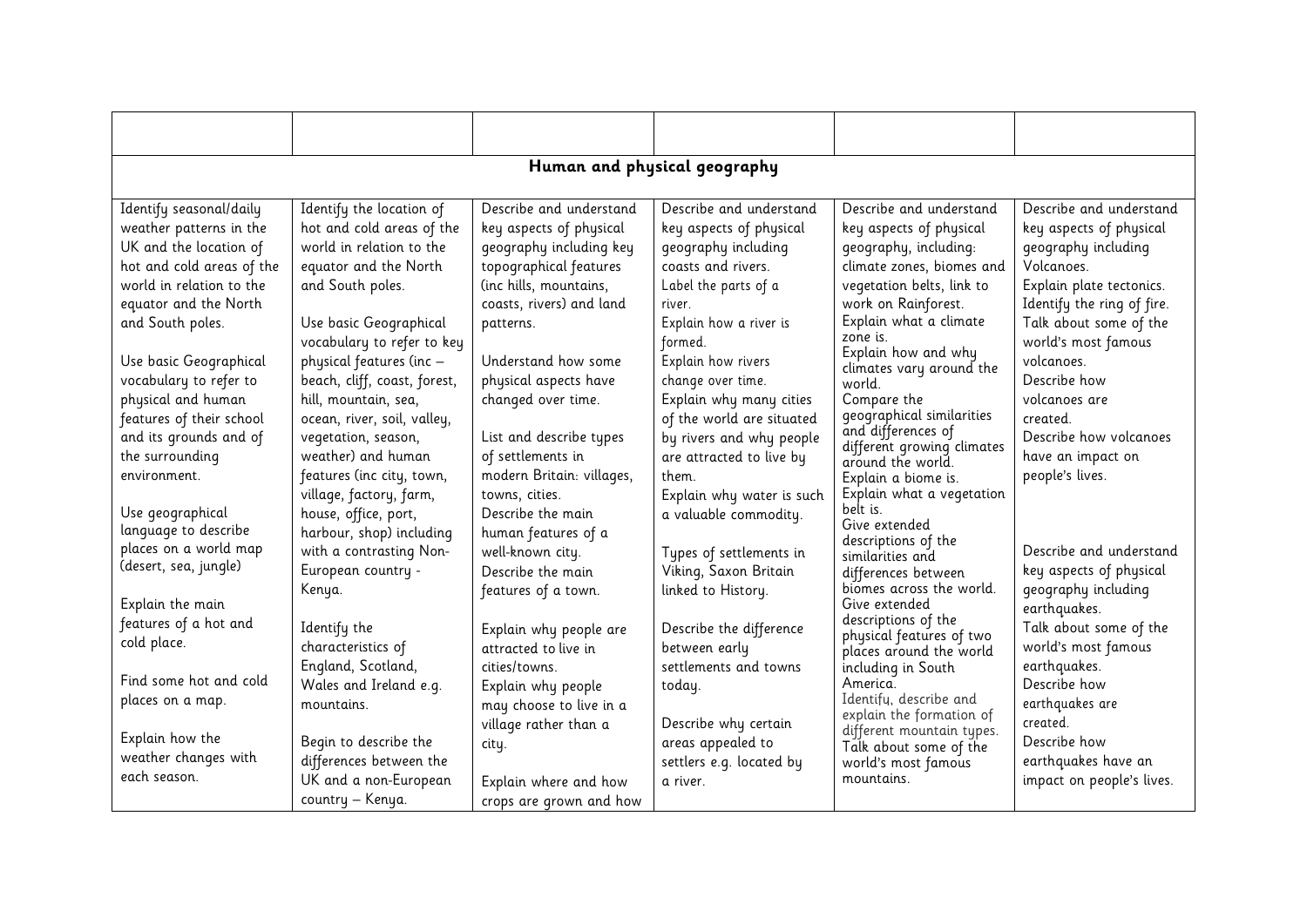| Begin to explain why      |                          | climate affects the growth | Describe and understand           | Build on Yr4 knowledge     |                           |
|---------------------------|--------------------------|----------------------------|-----------------------------------|----------------------------|---------------------------|
| they would wear           | Describe a place outside | of different crops.        | key aspects of physical           | of different types of      | Distribution of natural   |
| different clothes at      | Europe using             | Understand how             | geography, the water              | settlements -explain what  | resources.                |
| different times of the    | geographical words e.g.  | agriculture contributes to | cycle.                            | a place might be like in   | Explain what trading is.  |
| year.                     | 'season, weather'.       | the economy.               |                                   | the future, taking account | Explain the difference    |
|                           |                          |                            |                                   | of issues impacting on     | between imports and       |
| Explain what they         | Name key human           |                            |                                   | human features.            | exports.                  |
| might wear if they lived  | features associated with |                            |                                   |                            | List some goods exported  |
| in a very hot or a very   | a town or city e.g.      |                            |                                   |                            | from the UK.              |
| cold place.               | 'factory, farm and       |                            |                                   |                            | List some goods imported  |
|                           | office.                  |                            |                                   |                            | to the UK.                |
| Name key features         |                          |                            |                                   |                            | Name some countries the   |
| associated with their     | Label images using       |                            |                                   |                            | UK exports goods to.      |
| local area e.g. 'church,  | physical geographical    |                            |                                   |                            | Name some countries the   |
| shop, and house'.         | language.                |                            |                                   |                            | UK imports goods from.    |
|                           |                          |                            |                                   |                            | Explain what fair trading |
| Identify physical and     | Describe some human      |                            |                                   |                            | is.                       |
| human features on         | features of Kenya, such  |                            |                                   |                            | List some products that   |
| simple picture maps.      | as key places people     |                            |                                   |                            | are fairly traded.        |
|                           | visit e.g. Safari.       |                            |                                   |                            | Do they understand the    |
|                           |                          |                            |                                   |                            | impact that large         |
|                           |                          |                            |                                   |                            | companies have on the     |
|                           |                          |                            |                                   |                            | lives of their workers    |
|                           |                          |                            |                                   |                            | (Fairtrade)?              |
|                           |                          |                            |                                   |                            | Describe how goods can    |
|                           |                          |                            |                                   |                            | be the product of more    |
|                           |                          |                            |                                   |                            | than one country.         |
|                           |                          |                            |                                   |                            | Describe how trade takes  |
|                           |                          |                            |                                   |                            | place today.              |
|                           |                          |                            |                                   |                            | Describe how trade took   |
|                           |                          |                            |                                   |                            | place in Stone Age and    |
|                           |                          |                            |                                   |                            | Tudor times.              |
|                           |                          |                            | Geographical Skills and Fieldwork |                            |                           |
| Teacher led enquiries, to | Children encouraged to   | Begin to ask/initiate      | Ask and respond to                | Begin to suggest           | Suggest questions for     |
| ask and respond to        | ask simple geographical  | geographical questions.    | questions and offer their         | questions for              | investigating             |
| simple closed questions.  |                          |                            | own ideas.                        | investigating.             |                           |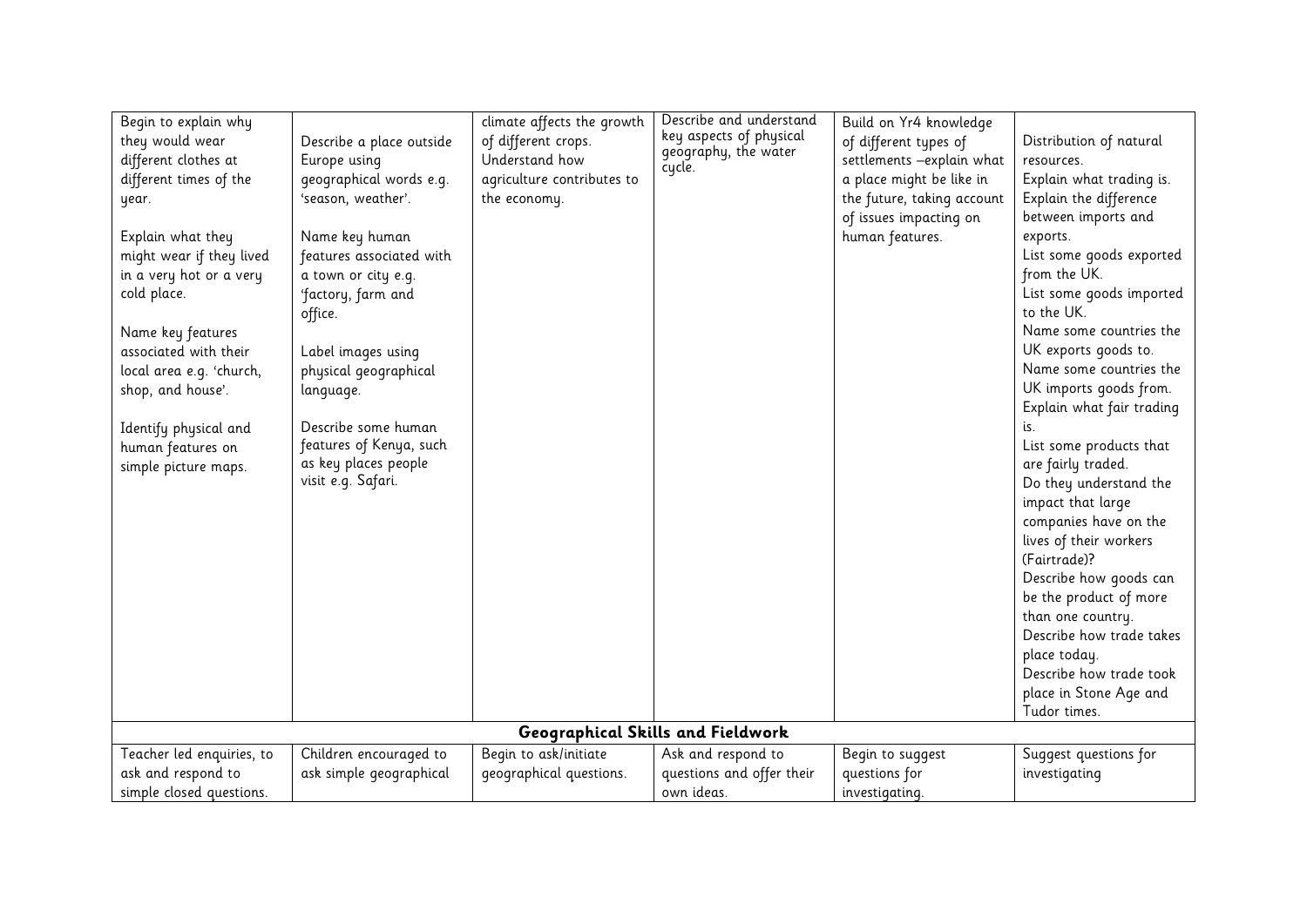| Use information           | questions; Where is it?                          | Use books, stories,         | Extend to satellite     | Begin to use primary and  | Use primary and           |
|---------------------------|--------------------------------------------------|-----------------------------|-------------------------|---------------------------|---------------------------|
| books/pictures as sources | What's it like?                                  | atlases, pictures/photos    | images, aerial          | secondary sources of      | secondary sources of      |
| of information.           | Use stories, maps,                               | and internet as sources of  | photographs.            | evidence in their         | evidence in their         |
| Investigate their         | pictures/photos and                              | information.                | Collect and record      | investigations.           | investigations.           |
| surroundings              | internet as sources of                           | Begin to collect and        | evidence with some aid. | Collect and record        | Collect and record        |
| Make observations about   | information.                                     | record evidence. Analyse    | Analyse evidence and    | evidence unaided.         | evidence unaided.         |
| where things are e.g.     | Make simple comparisons                          | evidence and begin to       | draw conclusions e.g.   | Analyse evidence and      | Analyse evidence and      |
| within school or local    | between features of                              | draw conclusions e.g.       | make comparisons        | draw conclusions e.g.     | draw conclusions e.g.     |
| area.                     | different places.                                | make comparisons            | between locations       | compare historical maps   | from field work data on   |
| Follow directions (Up,    | Follow directions (as yr                         | between two locations       | photos/pictures/ maps   | of varying scales e.g.    | land use comparing land   |
| down, left/right,         | 1 and include North,                             | using photos/ pictures,     | Use 4 compass points    | temperature of various    | use/temperature, look at  |
| forwards/backwards)       | East, South and West.                            | temperatures in different   | well: begin to use 8    | locations - influence on  | patterns and explain      |
| Draw picture maps of      | Draw a map of a real or                          | locations.                  | compass points.         | people/everyday life      | reasons behind it         |
| imaginary places and      | imaginary place. (e.g.<br>add detail to a sketch | Use 4 compass points to     | Use letter/no. co-      | Use 8 compass points;     | Use 8 compass points      |
| from stories.             | map from aerial                                  | follow/give directions:     | ordinates to locate     | Begin to use 4 figure     | confidently and           |
| Use own symbols on        | photograph)                                      | use letter/no. co-ordinates | features on a map       | coordinates to locate     | accurately.               |
| imaginary map.            | Begin to understand the                          | to locate features on a     | confidently.            | features on a map.        | Use 4 figure co-ordinates |
| Begin to draw simple      | need for a key. Use                              | map.                        | Make a simple scale     | Begin to draw a variety   | confidently to locate     |
| picture maps.             | class agreed symbols to                          | Try to make a map of a      | drawing.                | of thematic maps based    | features on a map.        |
| Use a simple picture map  | make a simple key.                               | short route experienced,    | Know why a key is       | on their own data.        | Use 6 figure grid refs;   |
| to move around the        | Use aerial photographs                           | with features in correct    | needed.                 | Use/recognise OS map      | Use latitude and          |
| school.                   | and plan perspectives to                         | order.                      | Begin to recognise      | symbols.                  | longitude on atlas maps.  |
| Use relative vocabulary   | recognise landmarks and                          | Try to make a simple        | symbols on an OS map.   | Compare maps with         | Draw a variety of         |
| (e.g. bigger/smaller,     | basic human and                                  | scale drawing.              | Draw a sketch map.      | aerial photographs.       | thematic maps.            |
| like/dislike)             | physical features                                | Know why a key is           |                         | Select a map for a        | Begin to draw plans of    |
| Draw around objects to    | Use an infant atlas to                           | needed. Use standard        |                         | specific purpose. (E.g.   | increasing complexity.    |
| make a plan.              | locate places.                                   | symbols.                    |                         | Pick atlas show a         | Use/recognise OS map      |
| Use picture maps, atlases |                                                  | Locate places on larger     |                         | country in South          | symbols.                  |
| and globes.               |                                                  | scale maps e.g. map of      |                         | America)                  | Use atlas symbols.        |
| Make observations         |                                                  | Europe.                     |                         | Begin to use atlases to   | Describe features shown   |
| about where things        |                                                  |                             |                         | find out about other      | on OS map.                |
| are e.g. within school    |                                                  |                             |                         | features of places. (e.g. | Locate places on a world  |
| or local area.            |                                                  |                             |                         | find wettest part of the  | map.                      |
|                           |                                                  |                             |                         | world)                    | Use atlases to find out   |
|                           |                                                  |                             |                         |                           | about other features of   |